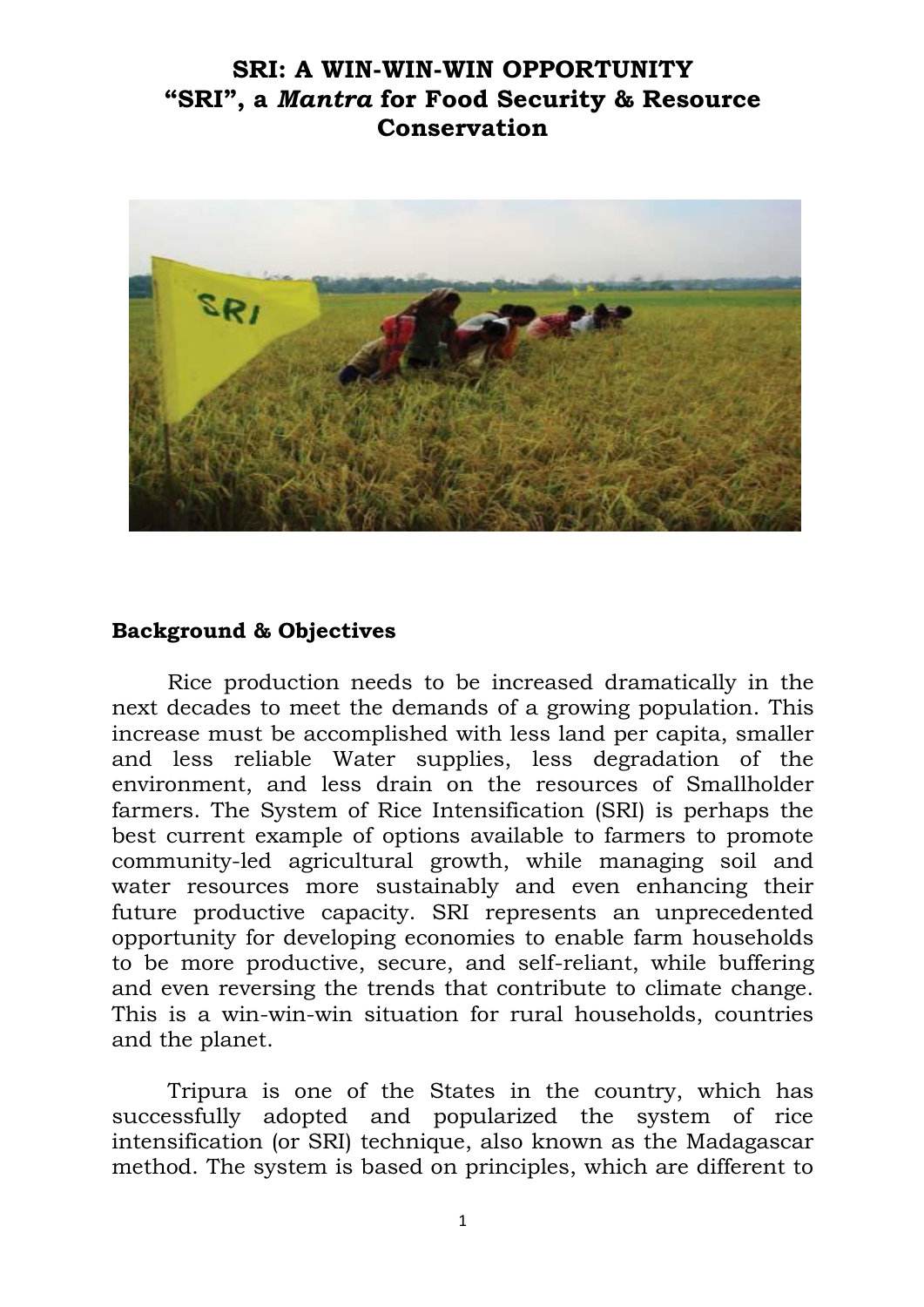conventional rice cultivation method. They include developing nutrient-rich and un-flooded nurseries; ensuring wider spacing between rice seedlings; preferring composts or manure to synthetic fertilizers; and managing water carefully to avoid plant roots from saturation.

## **Intervention**

Department of Agriculture, Tripura started the SRI on an experimental basis with just 44 farmers. Large-scale adoption of the method started in the 2006-07 with conjunctive use of State Plan funds and funds under the Centrally Sponsored Scheme of Macro Management of Agriculture.

However, SRI intervention got a major fillip with the advent of RKVY. Over the three years from 2009-10 to 2011-12, Rs 30.48 crores has been provided for SRI in Tripura, making it one of the flagship interventions under RKVY.

**Capacity building of farmers** by organizing extensive trainings on SRI techniques for farmers from village level upto district level.

- **Selection of interested farmers** with the help of panchayat bodies
- **Technical interventions under SRI and their benefits include**:
	- o Growing seedlings on raised beds and transplanting them to main field in 8-12 days instead of one month;
	- o Requirement of 5 kg seed instead of 50 kg / hectare due to single seedling planting;
	- o Transplanting one seedling at 25 x 25 cm spacing with the help of markers especially prepared for SRI method of cultivation; less time required for transplanting due to fewer seedlings;
	- o 35 -40% less water is utilised for irrigation since the field is not continuously flooded;
	- o Reduced cost per hectare, as there is less seeds, less synthetic fertilizers, no herbicides or pesticides, and less labour is required after practice of 2-3 seasons;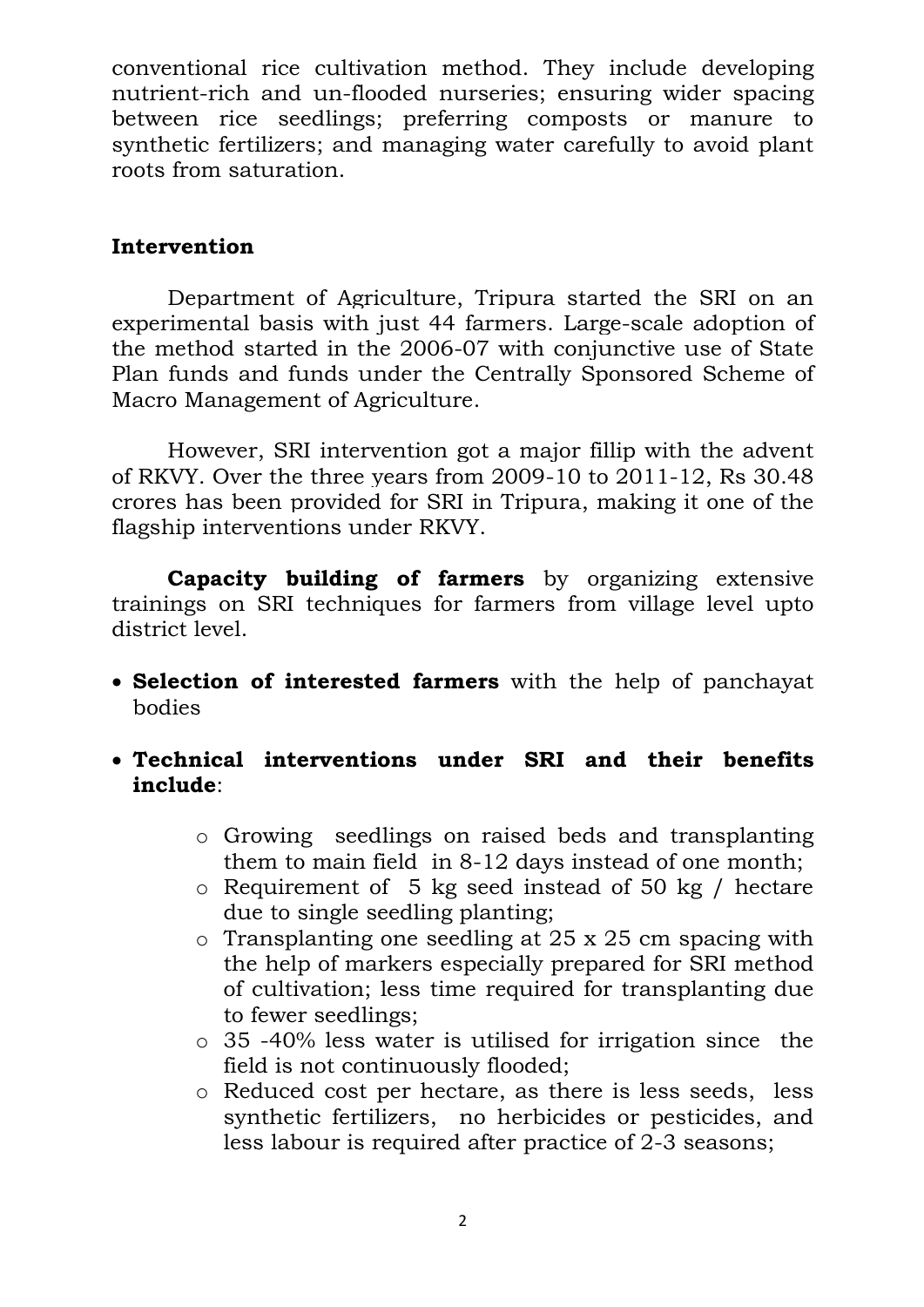o More tillers/plant as there is no competition from other seedlings that leads to more panicles and grains.

#### **Outcome**

Tripura has adopted SRI with the objective to increase productivity of rice with reduced requirement of water, seed, synthetic fertilizers, pesticides, herbicides and often labour inputs.

RKVY enabled coverage of 2.17 lakh hectare gross cropped area under SRI in the 3 years from 2009-10 to 2011-12, benefiting over 6.52 lakh farmers during the 3 crop years (farmers may avail assistance for more than 2-3 seasons/year). Water usage has reduced by an average of 35-40% and average additional productivity of rice due to adoption of SRI is reported to be 825 kg/hectare, which increased average total productivity to 2752 kg ha in Tripura.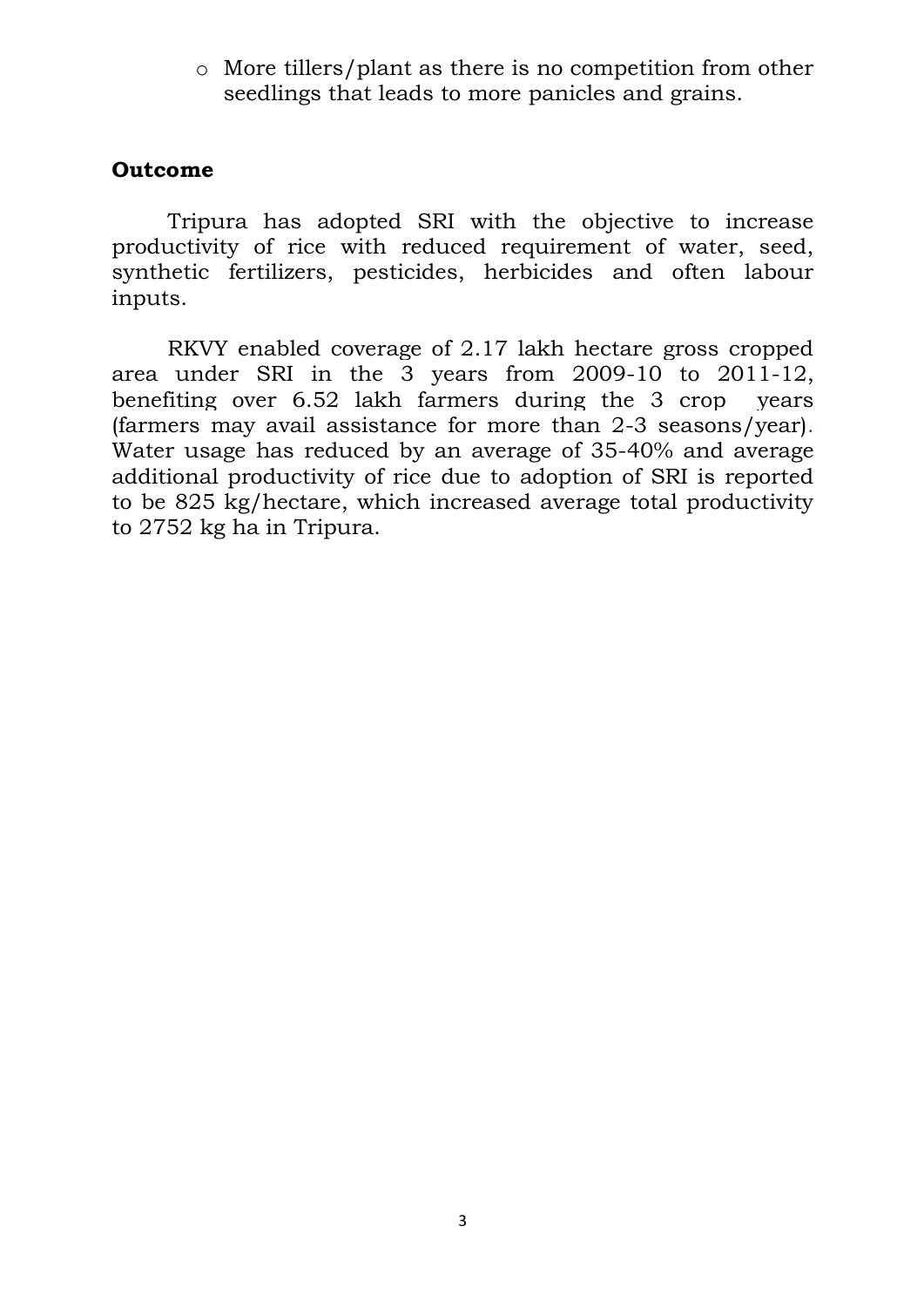## **IMPROVED HOUSEHOLD FOOD SECURITY**

### **Smt Jaya Sinha, Woman SRI Farmer and President of Farmers Club, Raghna, Dharmanagar, North Tripura.**



#### Comments:

After adopting SRI method in half an acre out of the 1.6 acres of my land, I found that I not only needed less amount of seed, fertilizer and water, but one male and one woman labourers were enough to complete the transplantation. I got more paddy when compared to the earlier years, and one and a half times more green fodder. This means, from this year onwards I can ensure that my family eats more food while saving on some of the costs of cultivation.